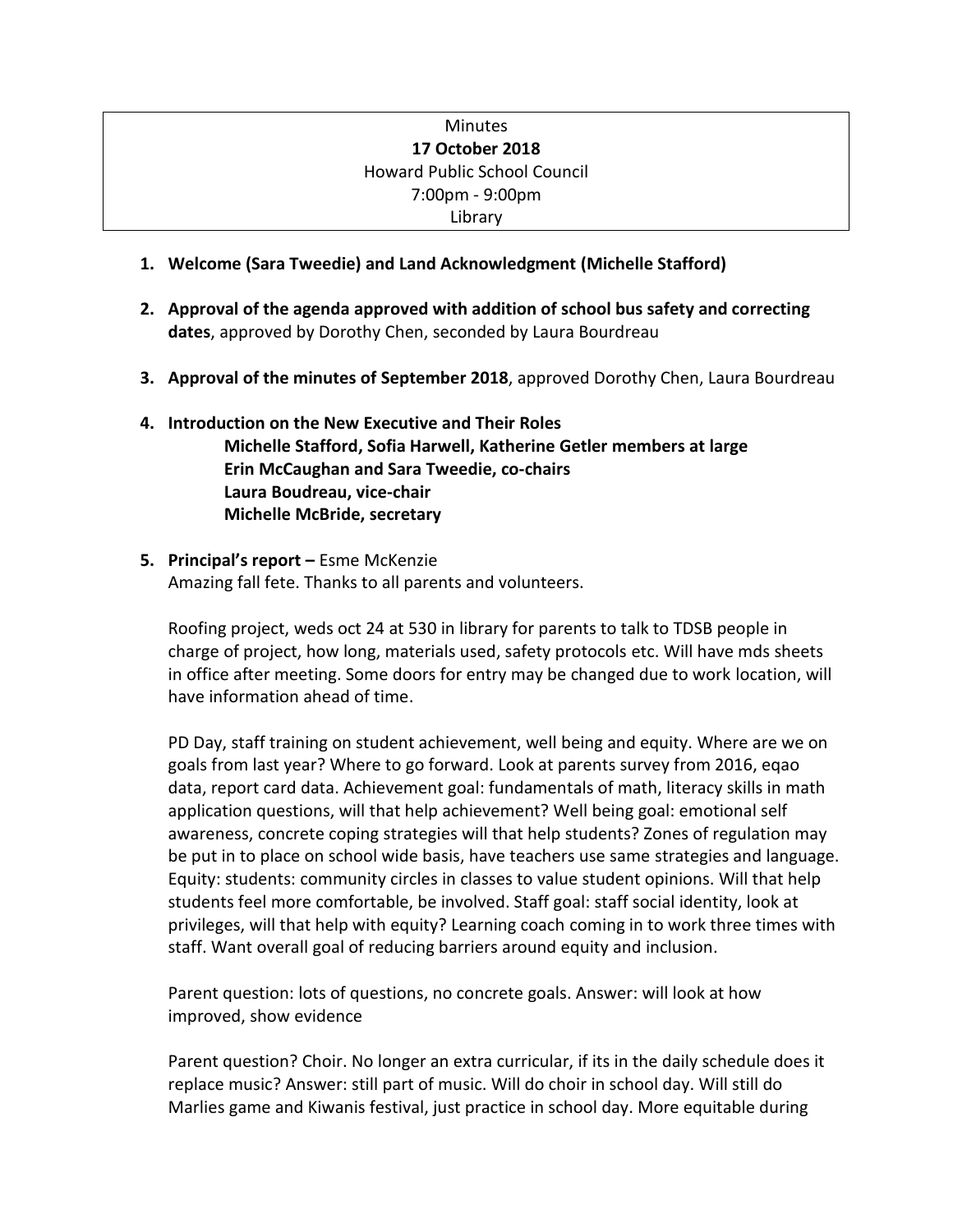day, all kids go, not just ones who can make it before school. Will still do orff instruments and other parts of music program.

Parent question: how much is tech being used in school? Is there a thresh hold? Is there thought about how being engaged. What is it being used for. Ask child's teacher, school will look in to it on broader basis. So different depending on grades, older kids do projects, younger kids more projectors, reading centers etc.

## **6. Fall Fete Update** (Nancy)

Thanks to all the volunteers, amazing turnover, everyone helped. Thanks to admin, teachers who volunteered, especially those in the dunk tank! Thanks to all the donors, new restaurants, community members. Team effort. Made about \$18000, still some expenses outstanding. On track for past years with silent auction moved to spring.

**7.** Seat belts: since 2010 known that high back seats on school buses if hit on side, could have prevented deaths and minor injuries if wearing seat belts. Transportation minister will look at issue of seat belts. Lise-anne, wants push for all school buses to have seat belts. TDSB has approved lists of school bus vendors, need to find out if any have seat belts. In calling companies only one had seat belts. Costs higher if seat belts. Especially important if buses going on highways, high speed. Can we budget for greater costs? Can we research what's available for seat belts. Want to pressure bus companies to get seat belts, going to talk to trustees etc. Problem with field trips. Lise-anne to do more research and come back to us.

### **8. Finance Update and Budget – Valerie Milburn**

1. Review of proposals presented to date, including reserve. Estimates only!

Fall Fete: 20,000 Food and Spirit Wear: 10,000 Dance-a-thon: 4000 Direct ask: 5000 Segregated Funds: 2000 (may be 1000 as pro grant funding on hold at ministry level) Current reserve: 41000 (40,000 if no pro grant) Soft qsp? Launch without prizes. May be necessary if we don't get anticipated revenues.

Current Asks:

Nutrition committee: Zoe Traiforos, \$1000 for plant tower, soil and plants etc. Bought one last year, just need to get plants. Can be done year round

Arts: Dorothy for Candice, two performances in school, one artist per class, mural in spring, 1500 for repairing mural. \$12,434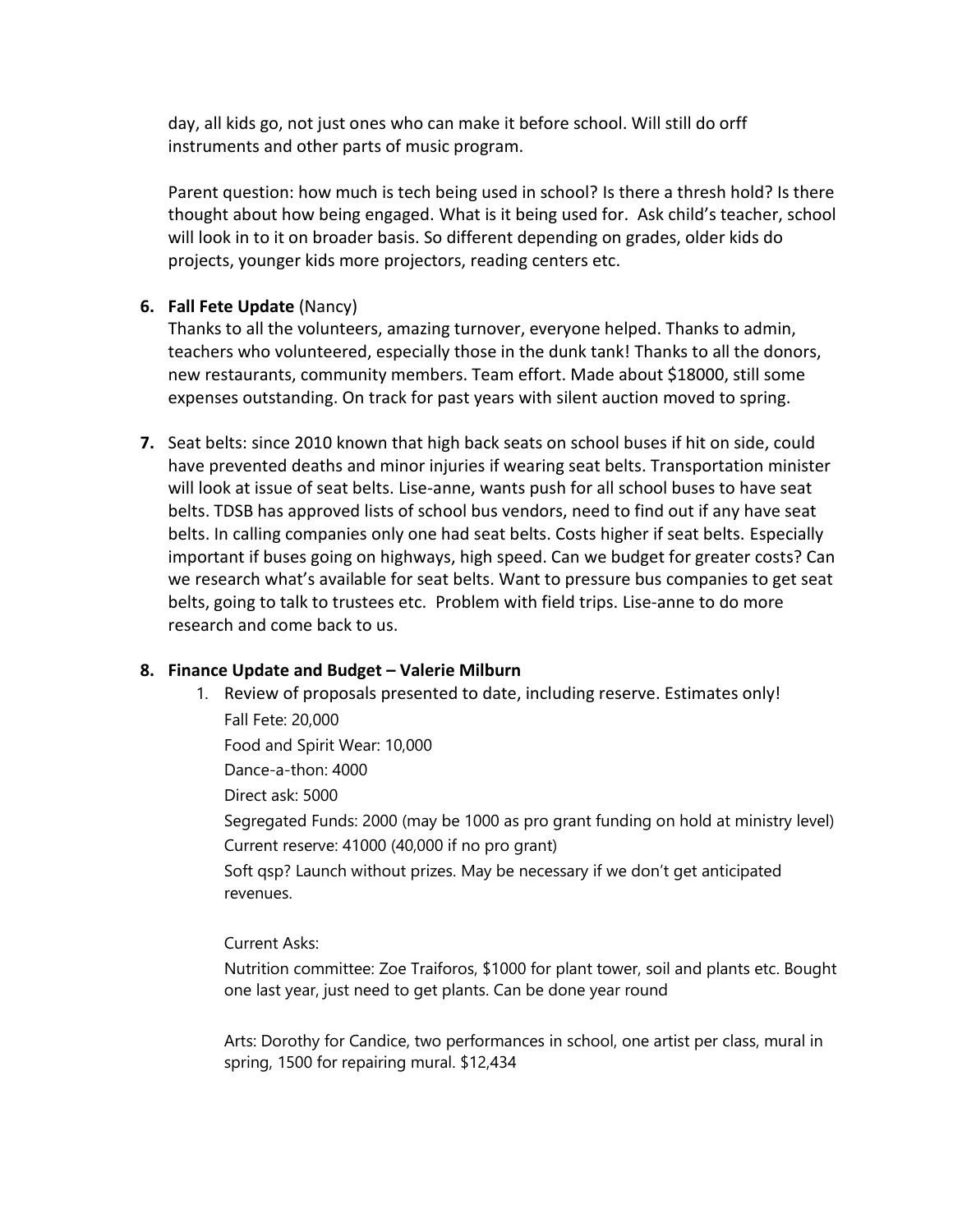Tech: Dorothy: 15,000. School budget 2700, greatly reduced. Working with admin, Rachadi and Simanic. Headphones, mice, cables, speakers, adapters for current tech. I-pads for kindys for documenting and recording projects. Shared amongst kindy classes. 10 chrome books as existing ones likely to die out soon, some 4 years old. Some maintenance money for repairs. Could defer \$3000 to spring social.

#### Environment – Lesley Smeaton

Plant sourcing for area behind box where kids are being injured, falling. Hope to source free plants but may need \$1000. Need parents to help with committee

#### STEM: Liz Philips, \$6500.

Hoping to do tech club if can get a teacher sponsor, materials etc \$1000. Science in the school. Family lending library for we-do kits \$500. Parent outreach night \$400. STEM night \$1000 for supplies, snacks. Science manipulatives for class rooms \$1000 (electrical kits etc). Possibility to buy microscopes/biological supplies? Will gauge teacher interest.

#### MHWB: Michelle McBride

\$4000. Work with admin to support school based mhwb programs. Evening workshops for parents. Wiggle stools. Fidget supplies, noise cancelling headphones etc.

Sports: Ask of \$2800. \$400 for dpa equipment for classes, kinder equipment, new trikes. Buses for track, sports equipment, hockey teams, ringette, floor hockey want goggles for all sports teams. New uniforms for various teams.

#### Equity: Midori and Haley

New committee last year. Pulse of Howard community survey. \$5500. \$3000 for classroom funds for teachers to do workshops for classes, resources, reading lists etc. \$1500 arts based workshops, \$500 for honorarium on decolonization, bring in indigenous elder to school. PRO grant cancelled.

Total: roughly \$49,000 plus 18000 (grad, classroom teachers, chess, hampers, etc). Total ask 65,800, have \$63,000. That's without any money coming in from spring social, qsp and only accounting for \$5000 in direct ask which is currently at \$4000 without a big outreach, only sent out one letter so far so as not to compete with fete.

Motion to spend approve the budget as presented. LP, DC. Tech and Arts to defer some spending until have commitment to run spring social, see how much money direct donations brings in.

#### 2. Review Draft Budget